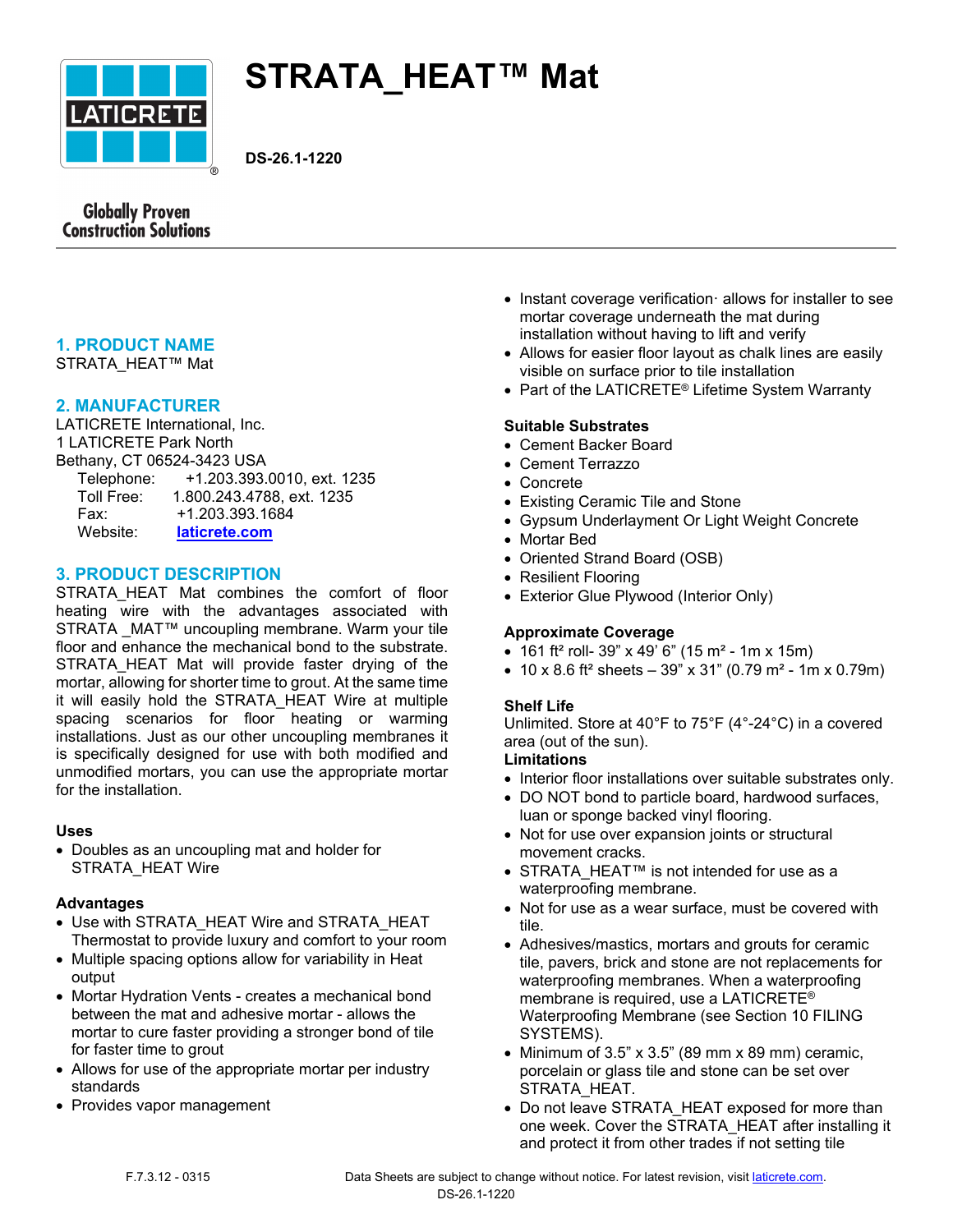immediately. If the STRATA\_HEAT is going to be left for more than 72 hours it should be covered with thinset and troweled smooth covering the STRATA\_HEAT completely to protect it from potential UV damage and physical abuse.

- Note: Surfaces must be structurally sound, stable and rigid enough to support ceramic/stone tile, thin brick and similar finishes. Substrate deflection under all live, dead and impact loads, including concentrated loads, must not exceed L/360 for thin bed ceramic tile/brick installations or L/480 for thin bed stone installations where L=span length.
- When used with LATICRETE self-leveling underlayments / overlayments; consult the respective LATICRETE Product Data Sheets for specific installation instructions.

### **Cautions**

- During cold weather, protect finished work from traffic until fully cured
- For green marble, resin backed or other moisture sensitive tile or stone, use LATAPOXY® 300 Adhesive, refer to Data Sheet 633.0
- Suitable for interior non-industrial vehicular traffic applications over concrete substrates when using 254 Platinum to adhere STRAT\_HEAT™ to the concrete and to install tiles over the STRATA\_HEAT following a 7 day cure @ 70°F (21°C)
- For white and light-colored marbles use a white LATICRETE mortar
- Do not turn STRATA\_HEAT Wire on until entire installation of tile and grout has cured for a minimum of 7 days at 70°F (21°C)
- Do not hook wire up to power while still on the spool
- Protect finished work from traffic until fully cured
- Use only appropriate size of STRATA\_HEAT Wire for specified area of floor to be heated. DO NOT TUCK/INSTALL/FOLD EXCESS WIRE INTO WALL **CAVITY**
- Do not store outside exposed to sunlight (UV light)
- Carefully read this installation manual before commencing installation

## **4. TECHNICAL DATA**

## **Applicable Standard**

- ASTM C627
- ANSI A118.12

Specifications subject to change without notification. Results shown are typical but reflect test procedures used. Actual field performance will depend on installation methods and site conditions.

#### **5. INSTALLATION**

## **Surface Preparation**

#### **Concrete Substrates**

Concrete must be cured sufficiently to support tile installation traffic as determined by design professional, construction manager, or general contractor. The surface shall be free of voids, sharp protrusions and loose aggregate. All surfaces should be between 40°F (4°C) and 90°F (32°C) and structurally sound, clean and free from all dirt, oil, grease, paint, concrete sealers or curing compounds and cement laitance. Rough or uneven concrete surfaces should be made smooth with a LATICRETE Latex Portland cement underlayment to provide a wood float or better finish. Do not level with gypsum or asphalt based products.

## **OSB or Exterior Glue Plywood Substrates**

Refer to LATICRETE Technical Data Sheet 152 "Bonding Ceramic Tile, Stone or Brick Over Wood Floors" (refer to section 10, FILING SYSTEMS).

1. Installer must verify that deflection under all live, dead and impact loads of interior plywood floors does not exceed industry standards of L/360 for ceramic tile and brick or L/480 for stone installations where L span length.

2. Minimum construction for interior ceramic or porcelain tiled floors as follows:

- For single layer plywood or OSB 16" (406 mm) o.c. joist spacing – use 5/8" (15 mm) tongue and groove nominal thickness.
- For single layer plywood or OSB 19.2 (488 mm) o.c. joist spacing – use 3/4"(19 mm) tongue and groove nominal thickness.
- For double layer plywood or OSB 24" (610 mm) o.c joist spacing – use double layer plywood or OSB consisting of minimum sub-floor thickness 3/4" (19 mm) nominal thickness, tongue and groove minimum underlayment thickness 3/8" (9 mm) nominal thickness.

3. Minimum construction for interior natural stone tiled floors as follows: Maximum spacing 24" (610 mm) o.c. double layer wood floor consisting of a minimum sub-floor thickness 3/4" nominal (19 mm) tongue-andgroove with a minimum underlayment thickness 3/8" nominal (10 mm)

**SUB-FLOOR:** 3/4" (19 mm) thick plywood or OSB, either plain with all sheet edges blocked or tongue and groove, over bridged joists spaced 24" (610 mm) o.c. maximum; fasten plywood every 6" (150 mm) o.c. along sheet ends and 8" (200 mm) o.c. along intermediate supports with 8d ring-shank, coated or hot dip galvanized nails (or screws); allow 1/8" (3 mm) between sheet ends and 1/4" (6 mm) between sheets edges; all sheet ends must be supported by a framing member; glue sheets to joists with construction adhesive.

**UNDERLAYMENT:** 3/8" (9 mm) thick plugged-faced plywood or OSB fastened every 6" (150 mm) along sheet ends and every 8" (200 mm) in the panel field (both directions) with 8d ring-shank, coated or hot dip galvanized nails (or screws); allow 1/8" (3 mm) to 1/4" (6 mm) between sheets and 1/4" (6 mm) between sheet edges and any abutting surfaces; offset underlayment joists from joints in sub-floor and stagger joints between sheet ends; glue underlayment to sub-floor with construction adhesive. Refer to Technical Data Sheet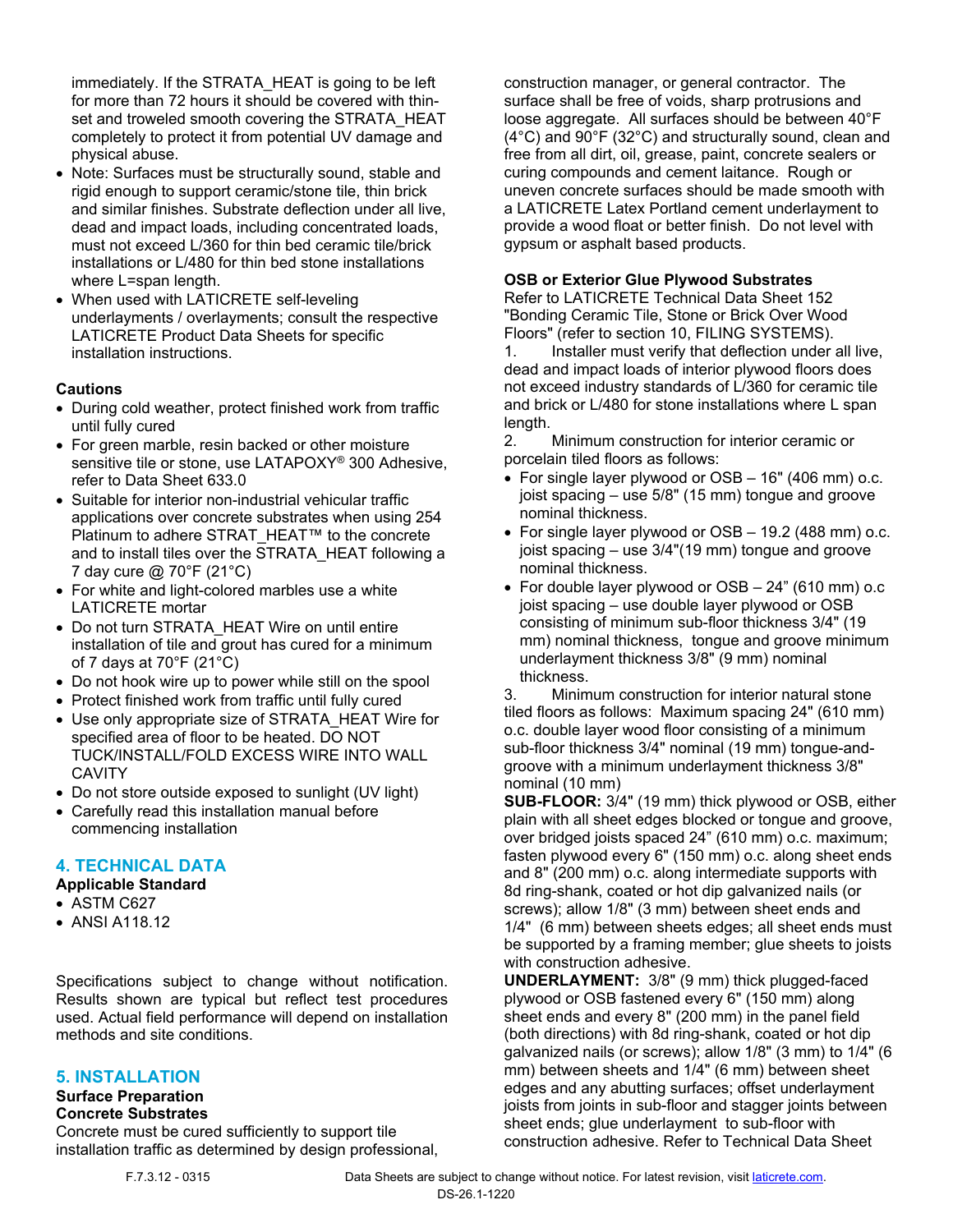152 "Requirements for Direct Bonding of Ceramic or Stone Tiles Over Wood Floors" for complete details.

**Installation of STRATA\_HEAT™ to the substrate:**

1. Install STRATA HEAT to the substrate using the appropriate ANSI A118.4, ANSI A118.11 or ANSI A118.15 mortar as outlined by the Tile Council of North America for the applicable installation. Mix the mortar on the loose side but still able to hold a notch to enable complete wetting of the STRATA\_HEAT fleece layer. Using a LATICRETE® polymer modified mortar apply to the substrate in a thin-bed method using a 1/4" (6 mm) x 3/16" (5 mm) V-notched trowel, or  $\frac{1}{4}$ " (6 mm) x  $\frac{1}{4}$ " (6 mm) square notch trowel, being sure to key the mortar into the substrate. Ensure mortar is "wet-out" sufficiently to allow for optimal bedding of STRATA\_HEAT. Spread only enough mortar that can be covered with STRATA\_HEAT during the specified open time of the mortar.

2. Embed STRATA\_HEAT into the mortar, fabric side down. Using a trowel or screed, apply pressure to ensure proper bedding. To ensure a good bond between the STRATA\_HEAT Mat and the substrate, roll the surface with a 50-75 lb. (23-34 kg) floor roller after each section of STRATA\_HEAT Mat is installed. Be sure to verify proper coverage beneath the mat. Areas of STRATA\_HEAT embedded properly in the mortar will appear darker than areas not embedded; lift occasionally if necessary *to* verify coverage. Cut mat to appropriate lengths when approaching walls or other objects, leave approximately 1/4" (6 mm) between mat and edge of wall or object for movement.

3. Install adjacent sections of STRATA\_HEAT™ in the same manner, being sure to line edges of each section without leaving any gaps.

## **ESTIMATED THIN-SET COVERAGE**

- $\bullet$  To embed a 161 ft<sup>2</sup> (13.9 m<sup>2</sup>) roll of STRATA\_HEAT Mat to the substrate using a  $1/4$ " x  $3/16$ " (6 x 5 mm) Vnotch trowel - 1.5 bags will be required
- $\bullet~$  To embed a 161 ft $^2$  (15 m $^2$ ) roll of STRATA\_HEAT Mat to the substrate using a  $1/4$ " x  $1/4$ " (6 x 6 mm) squarenotch trowel - 2 bags will be required
- $\bullet~$  To fill divots and set 161 ft² (15 m²). of tile with a  $\frac{1}{4}$ " x 3/8" (6 x 10 mm) square notch rowel on top of STRATA\_HEAT Mat - 4.4 bags will be required
- In total, 5.9 bags will be when required when installing a 161 ft<sup>2</sup> (15 m<sup>2</sup>) roll of STRATA\_HEAT Mat when using a 1/4" x 3/16" (6 x 5 mm) V-notch trowel and  $\frac{1}{4}$ " x 3/8" (6 x 10 mm) square notch trowel for tile or
- In total, 6.4 bags will be when required when installing a 161 ft<sup>2</sup> (15 m<sup>2</sup>) roll of STRATA\_HEAT Mat when using a 1/4" x 1/4" (6 x 6 mm) square-notch trowel and  $\frac{1}{4}$ " x 3/8" (6 x 10 mm) square notch trowel for tile

## **STRATA\_HEAT WIRE INSTALLATION**

Follow DS-044.6 STRATA\_HEAT Wire Installation Manual when installing the STRATA\_HEAT Wire into the STRATA\_HEAT Mat.

## **6. AVAILABILITY AND COST**

## **Availability**

LATICRETE materials are available worldwide.

## **For Distributor Information, Call:**

 Toll Free: 1.800.243.4788 Telephone: +1.203.393.0010 For on-line distributor information, visit LATICRETE at **[laticrete.com](https://laticrete.com/)**

## **Cost**

Contact a LATICRETE Distributor in your area.

## **7. WARRANTY**

See 10. FILING SYSTEM:

- DS 025.0: 25 Year System Warranty
- DS 230.05: 5 Year System Warranty
- DS 230.10: 10 Year System Warranty
- DS 230.13: 1 Year Product Warranty
- DS 230.99: LATICRETE Lifetime System Warranty (United States and Canada)

## **8. MAINTENANCE**

Non-finish LATICRETE and LATAPOXY installation materials require no maintenance but installation performance and durability may depend on properly maintaining products supplied by other manufacturers.

## **9. TECHNICAL SERVICES**

#### **Technical Assistance**

Information is available by calling the LATICRETE Technical Service Hotline:

| Toll Free: | 1.800.243.4788, ext. 1235  |
|------------|----------------------------|
| Telephone: | +1.203.393.0010. ext. 1235 |
| Fax:       | +1.203.393.1948            |

## **Technical and Safety Literature**

To acquire technical and safety literature, please visit our website at **[laticrete.com](https://laticrete.com/).**

## **10. FILING SYSTEM**

Additional product information is available on our website at *[laticrete.com](https://laticrete.com/).* The following is a list of related documents:

- DS 230.13: LATICRETE Product Warranty
- DS 230.99: LATICRETE Lifetime System Warranty (United States and Canada
- DS 025.0: LATICRETE 25 Year System Warranty (United States and Canada)
- DS 230.10: LATICRETE 10 Year System Warranty (United States and Canada)